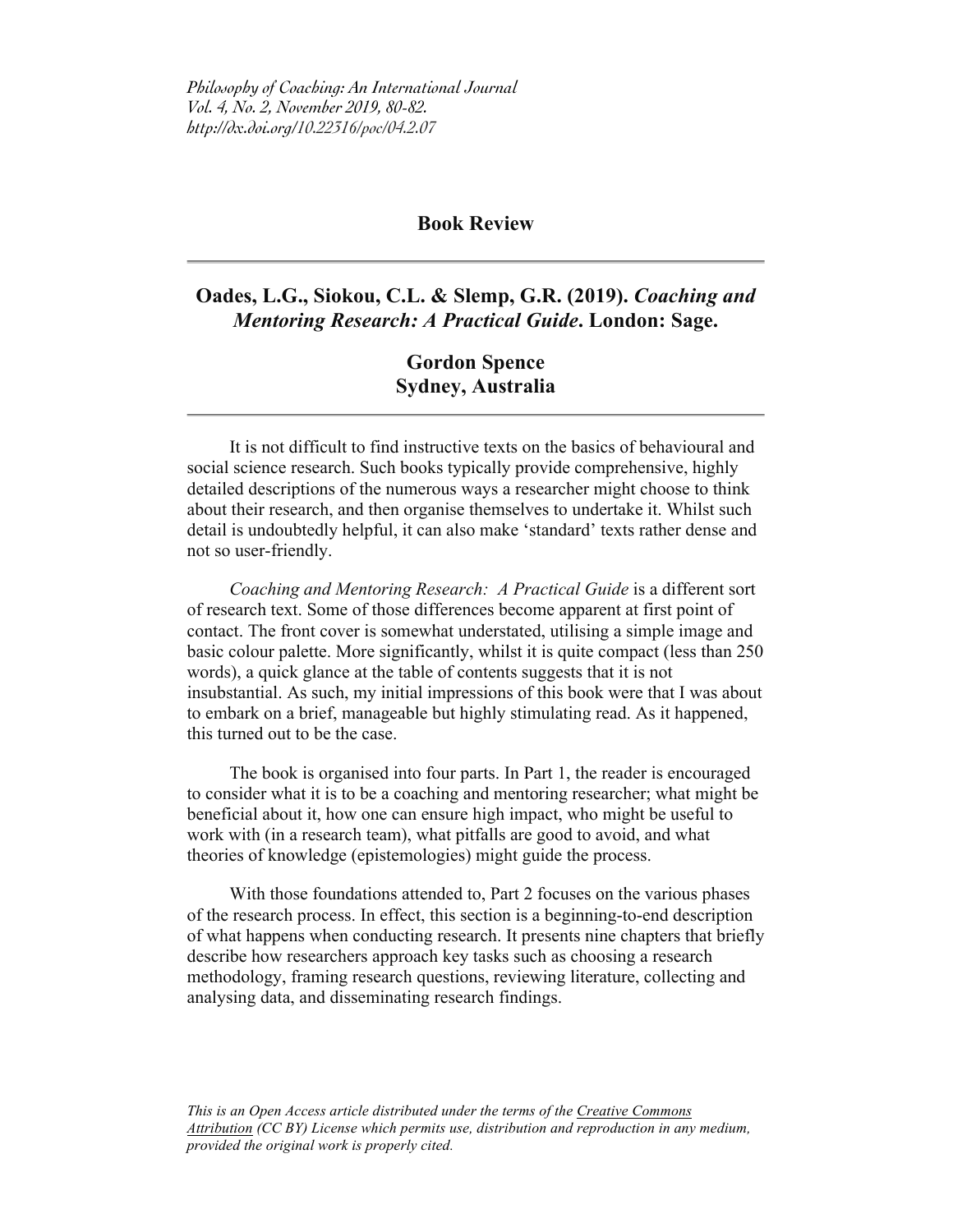To my mind, these chapters are noteworthy for two reasons. First, they are brief. Whilst it would be possible to dedicate many more pages to each of the nine topics, the authors have resisted any urge they might have had to do so. Instead, the aim of this section appears to be to inform and raise the awareness of readers about critical issues. Second, the structure of the chapters reflects the basic philosophy of coaching. The self-directed learning of readers is supported throughout via the use of the GROW model, with technical information accompanied by questions designed to stimulate thinking, identify options, promote action, and build knowledge along the way.

Having overviewed the major elements of the research process, Part 3 and Part 4 give attention to the use of quantitative methods (Part 3), and qualitative methods (Part 4). As many readers will know, these are significant topics in any text focused on research. Indeed, entire books are often dedicated to describing quantitative and qualitative methods, with an intricacy that can be challenging to even experienced researchers.

However, in *Coaching and Mentoring Research: A Practical Guide,*  consideration of these topics is made manageable, with a succession of short (8- 10 page) chapters to stimulate the reader's thinking and build awareness of relevant issues. For example, in Chapter 15, the reader is encouraged to think about what type of research study they wish to undertake, and what methods are best suited to the research questions being posed (rather than methods that readers might feel naturally inclined towards). Much like earlier chapters, the information is presented in a way that is designed to assist decision making (again using GROW), with further reading and resources offered at the end of each chapter.

Tellingly, one of the shortest chapters in the book (Chapter 19) is on statistical methods. The authors begin by acknowledging that, "many people are not confident with mathematics in general, and this is true also for applied statistical methods at higher education level" (p. 161). Then, rather than attempting any sort of exploration of statistical methods, the authors encourage readers to self-assess their confidence levels with statistics (using a series of self-set scaling questions), before encouraging them to identify options that can help develop their statistical knowledge and skills. All-in-all, only six pages are used for this most vexed of research topics, which I found to be written in a way that was both empathic and empowering.

The appeal of this book will depend greatly on each reader's level of research experience. For highly experienced, widely published researchers,